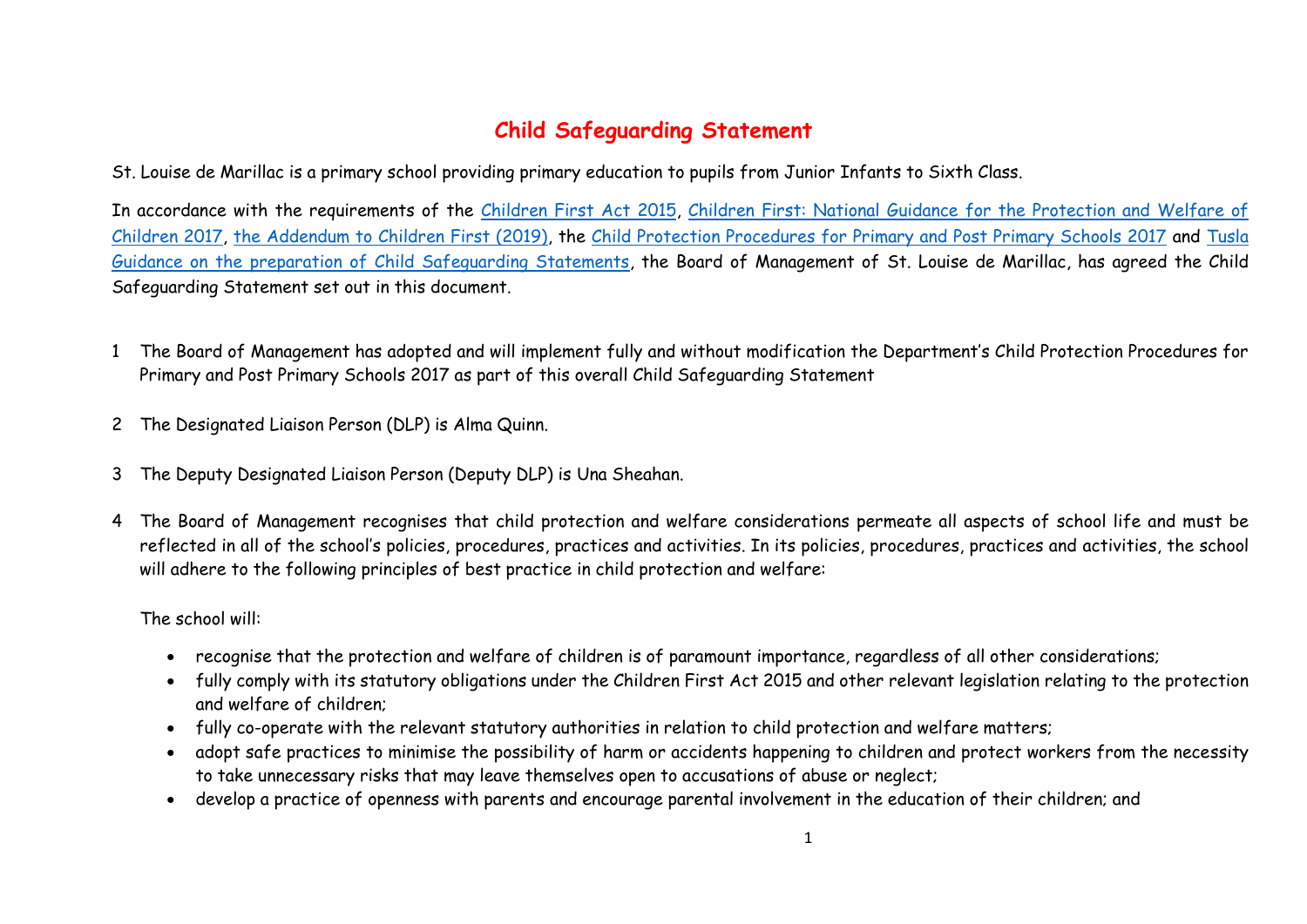fully respect confidentiality requirements in dealing with child protection matters.

The school will also adhere to the above principles in relation to any adult pupil with a special vulnerability.

- 5 The following procedures/measures are in place:
	- In relation to any member of staff who is the subject of any investigation (howsoever described) in respect of any act, omission or circumstance in respect of a child attending the school, the school adheres to the relevant procedures set out in Chapter 7 of the Child Protection Procedures for Primary and Post-Primary Schools 2017 and to the relevant agreed disciplinary procedures for school staff which are published on the DE website.
	- In relation to the selection or recruitment of staff and their suitability to work with children, the school adheres to the statutory vetting requirements of the [National Vetting Bureau \(Children and Vulnerable Persons\) Acts 2012 to 2016](https://revisedacts.lawreform.ie/eli/2012/act/47/revised/en/pdf) and to the wider duty of care guidance set out in relevant Garda vetting and recruitment circulars published by the Department of Education and available on the DE website.
	- In relation to the provision of information and, where necessary, instruction and training, to staff in respect of the identification of the occurrence of harm (as defined in the 2015 Act) the school-
		- $\triangleright$  Has provided each member of staff with a copy of the school's Child Safeguarding Statement
		- $\triangleright$  Ensures all new staff are provided with a copy of the school's Child Safeguarding Statement
		- $\triangleright$  Encourages staff to avail of relevant training
		- Encourages Board of Management members to avail of relevant training
		- $\triangleright$  The Board of Management maintains records of all staff and Board member training
	- In relation to reporting of child protection concerns to Tusla, all school personnel are required to adhere to the procedures set out in the Child Protection Procedures for Primary and Post-Primary Schools 2017, including in the case of registered teachers, those in relation to mandated reporting under the Children First Act 2015.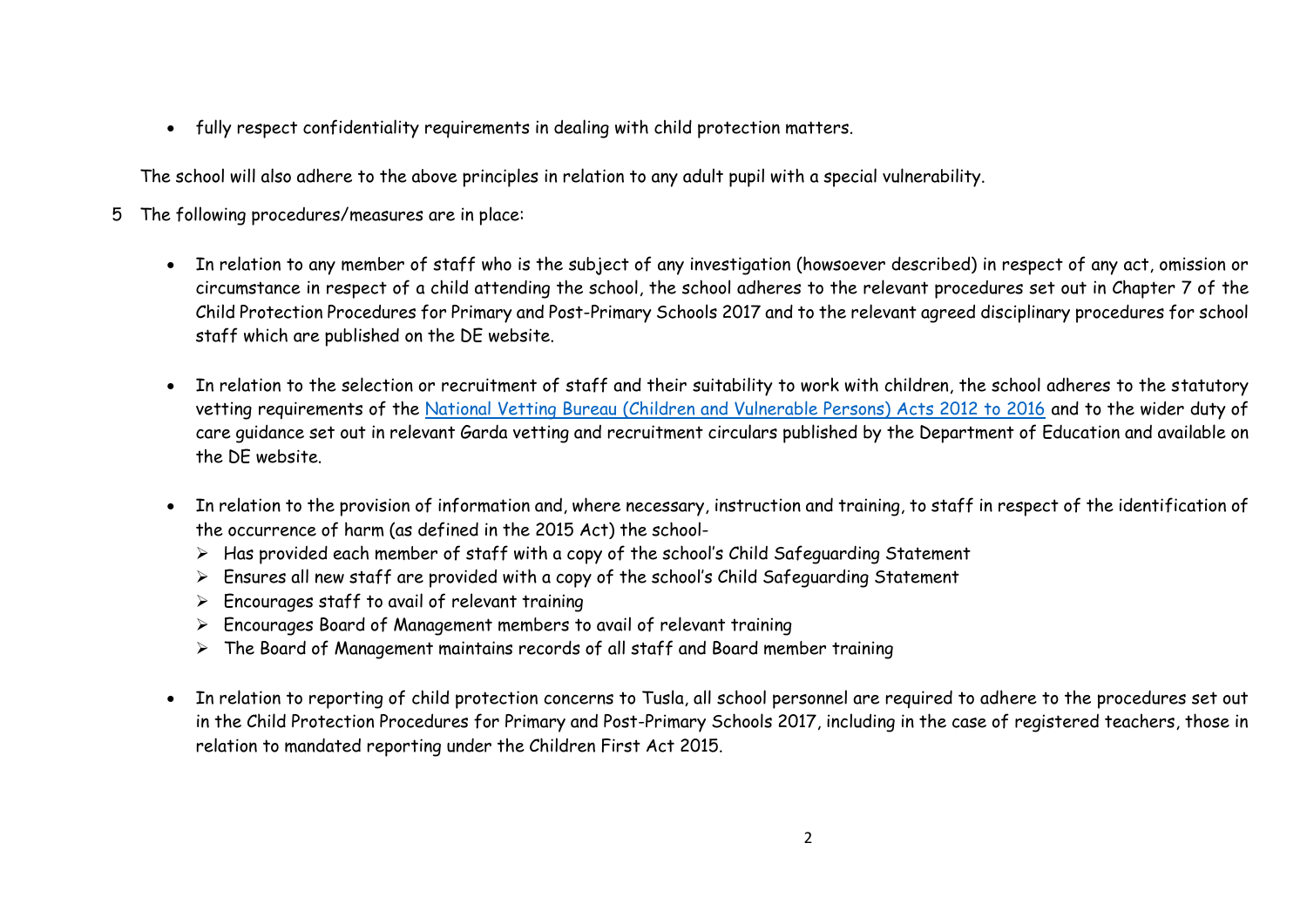- In this school the Board has appointed the above named DLP as the "relevant person" (as defined in the Children First Act 2015) to be the first point of contact in respect of the schools child safeguarding statement.
- All registered teachers employed by the school are mandated persons under the Children First Act 2015.
- In accordance with the Children First Act 2015 and the Addendum to Children First (2019), the Board has carried out an assessment of any potential for harm to a child while attending the school or participating in school activities. A written assessment setting out the areas of risk identified and the school's procedures for managing those risks is included with the Child Safeguarding Statement.
- The various procedures referred to in this Statement can be accessed via the school's website, the DE website or will be made available on request by the school.
- 6 This statement has been published on the school's website and has been provided to all members of school personnel, the Parents' Association and the patron. It is readily accessible to parents and guardians on request. A copy of this Statement will be made available to Tusla and the Department if requested.
- 7 This Child Safeguarding Statement will be reviewed annually or as soon as practicable after there has been a material change in any matter to which this statement refers.

This Child Safeguarding Statement was adopted by the Board of Management on 8<sup>th</sup> February 2022.

This Child Safeguarding Statement was reviewed by the Board of Management on 8<sup>th</sup> February 2022.

)r <sub>G</sub>erry berry

Alma Quinn

Signed: Signed:

Date: 8/2/22 Date: 8/2/22

Chairperson of Board of Management Principal/Secretary to the Board of Management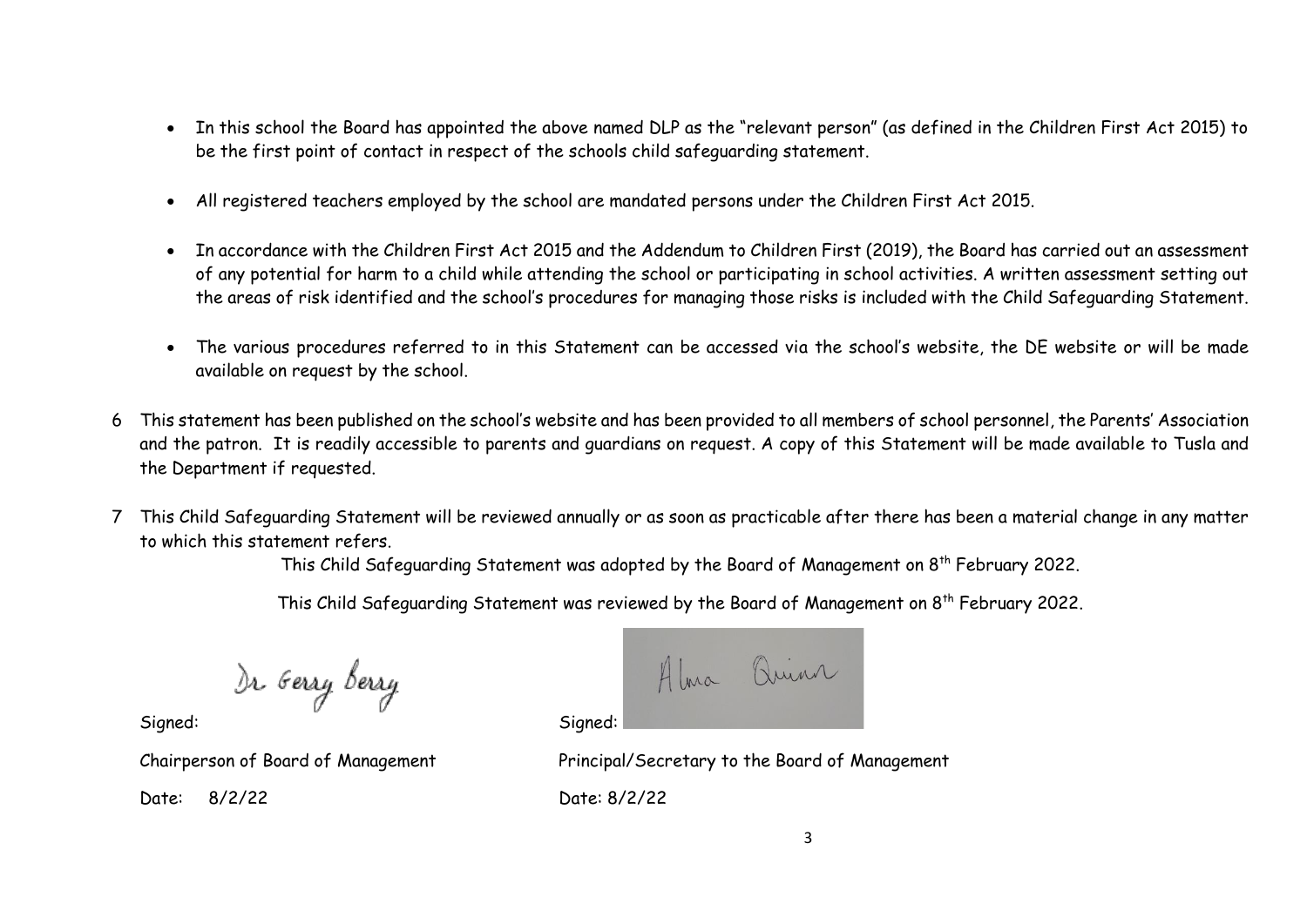## **Child Safeguarding Risk Assessment**

## **Written Assessment of Risk of St. Louise de Marillac Primary School**

In accordance with section 11 of the Children First Act 2015 and with the requirement of Chapter 8 of *Child Protection Procedures for Primary and Post-Primary Schools 2017*, the following is the Written Risk Assessment of St. Louise de Marillac.

| 1. List of school activities                                          | 2. The school has identified the following<br>risk of harm in respect of its activities                                                  | 3. The school has the following procedures<br>in place to address the risks of harm<br>identified in this assessment                                                                                                                                                                     |
|-----------------------------------------------------------------------|------------------------------------------------------------------------------------------------------------------------------------------|------------------------------------------------------------------------------------------------------------------------------------------------------------------------------------------------------------------------------------------------------------------------------------------|
| Training of school personnel in Child<br><b>Protection matters</b>    | Risk of harm not being recognised by school<br>personnel<br>Risk of harm not being reported properly and<br>promptly by school personnel | <b>DES</b><br>Child<br>Safeguarding Statement &<br>procedures made available to all staff.<br>DLP & DDLP attend training on offer.<br>All Staff to view Túsla training module & any<br>other online training offered by PDST.<br>BOM records all records of staff and board<br>training. |
| One to one Teaching                                                   | Harm by school personnel                                                                                                                 | School has a policy in place for one-to-<br>one teaching.<br>Open doors<br>Table between teacher and pupil<br>Glass panel in doors & teacher is visible<br>through the glass.                                                                                                            |
| Care of children with special needs,<br>including intimate care needs | Harm by school personnel                                                                                                                 | Policy on the Provision of Intimate Care of<br>Pupils jointly agreed between the staff and<br>child's parents / guardians as soon as is<br>practicable on enrolment.                                                                                                                     |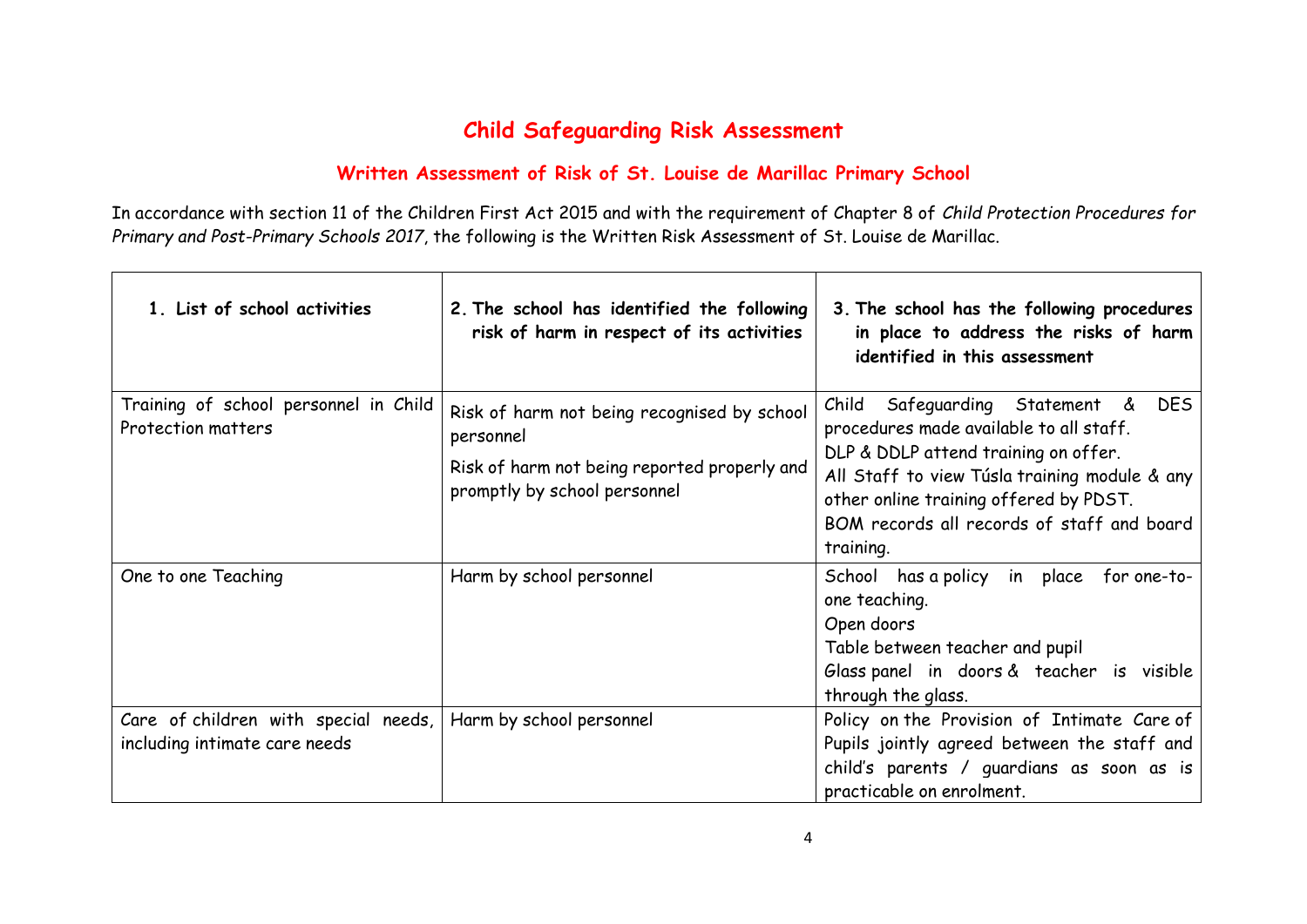| Toilet areas                                                                                         | Inappropriate behaviour                                                         | Supervision policy in place.                                                                                                                                                                                                                                                           |
|------------------------------------------------------------------------------------------------------|---------------------------------------------------------------------------------|----------------------------------------------------------------------------------------------------------------------------------------------------------------------------------------------------------------------------------------------------------------------------------------|
| Curricular Provision in respect of SPHE,                                                             | Non-teaching of same                                                            | School implements SPHE, RSE, Stay Safe in                                                                                                                                                                                                                                              |
| RSE, Stay Safe.                                                                                      |                                                                                 | full.                                                                                                                                                                                                                                                                                  |
| LGBTQ+ Children / Pupils perceived to<br>be LGBTQ+                                                   | <b>Bullying</b><br>Risk of child being harmed in the school by<br>another child | The school has an Anti-Bullying Policy, which<br>fully adheres to the requirements of the<br>Department's Anti-Bullying Procedures for<br>Primary and Post-Primary Schools. The<br>following policies / programmes are in place:                                                       |
|                                                                                                      |                                                                                 | Code of Behaviour<br>SPHE Policy<br>Friends for Life Programme<br>Botvins Lifeskills Programme<br>Working Things Out Programme (6 <sup>th</sup> Class)<br>Psychologists in Primary Schools<br>(PIPS)<br>Service is availed of.                                                         |
| Daily arrival and dismissal of pupils                                                                | Harm from older pupils, unknown adults on the<br>playground                     | The school has a yard/playground supervision<br>policy to ensure appropriate supervision of<br>children during, assembly, dismissal and breaks<br>and in respect of specific areas such as toilets.<br>Arrival and dismissal supervised by teachers<br>Supervision Policy is in place. |
| Managing of<br>behaviour<br>challenging<br>amongst pupils, including appropriate<br>use of restraint | Injury to pupils and staff                                                      | Guidelines for Using & Reducing Restrictive<br>Physical Interventions Policy in place.<br>Health & Safety Policy is implemented.<br>Code Of Behaviour is implemented.                                                                                                                  |
| Sports Coaches                                                                                       | Harm to pupils                                                                  | Guidelines & Procedures in place by School<br>Completion<br>Programme for<br><b>SCP</b><br>staff<br>members.                                                                                                                                                                           |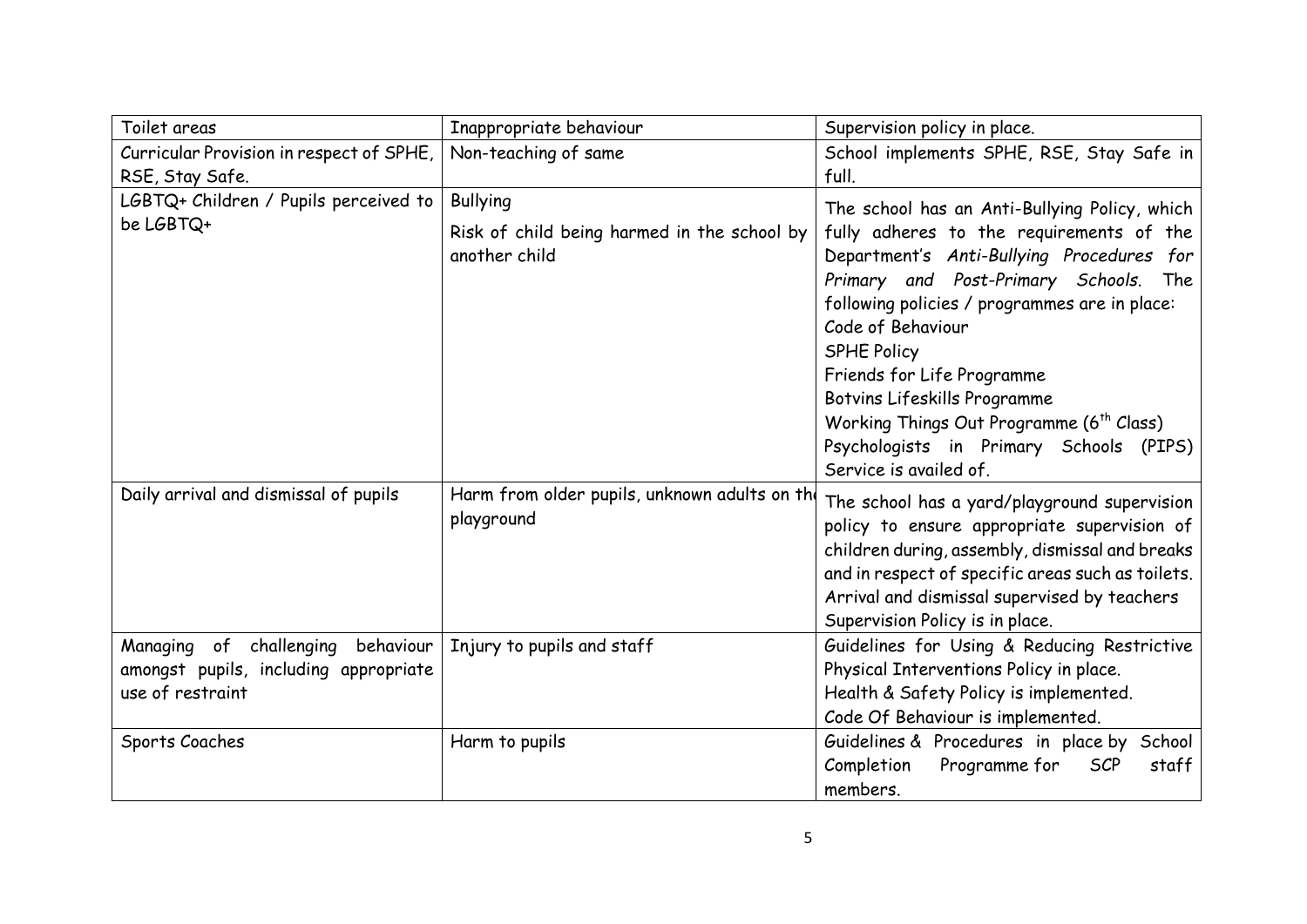| Students<br>participating<br>in<br>work<br>experience | Harm by student                                                                                                                                                                      | The school has a Work Experience Policy in<br>place. The school has in place a policy and<br>procedures in respect of student teacher<br>placements.<br>Child Safeguarding Statement<br>Supervision of students by school personnel<br>Garda vetting is in place. |
|-------------------------------------------------------|--------------------------------------------------------------------------------------------------------------------------------------------------------------------------------------|-------------------------------------------------------------------------------------------------------------------------------------------------------------------------------------------------------------------------------------------------------------------|
| Recreation breaks for pupils                          | Risk of harm due to inadequate supervision of<br>children in school<br>Inappropriate behaviour                                                                                       | Supervision policy in place.                                                                                                                                                                                                                                      |
| Outdoor teaching activities                           | Harm to pupils                                                                                                                                                                       | Teacher supervision<br>Garda vetting in place.                                                                                                                                                                                                                    |
| Sporting Activities                                   | Harm to pupils                                                                                                                                                                       | Teacher supervision<br>Code of Behaviour is in place.                                                                                                                                                                                                             |
| Homework club                                         | Harm to pupils                                                                                                                                                                       | Guidelines & Procedures in place by School<br>Completion Programme for their staff.                                                                                                                                                                               |
| School Outings                                        | Risk of child being harmed by a member of<br>school personnel, a member of staff of<br>another organisation or other person while<br>child participating in out of school activities | The school has in place a policy and clear<br>procedures in respect of school outings.<br>Children use the toilet in pairs on outings.<br>An adult would bring more than one child /<br>group to use the toilet while on an outing.                               |
| Use of toilet/changing areas in schools               | Inappropriate behaviour                                                                                                                                                              | Pupils use individual cubicles.<br>Code of Behaviour is implemented.                                                                                                                                                                                              |
| Swimming                                              | Risk of child being harmed by a member of<br>school personnel, a member of staff of                                                                                                  | Two adults to accompany pupils - balance<br>struck between child's right to privacy and the                                                                                                                                                                       |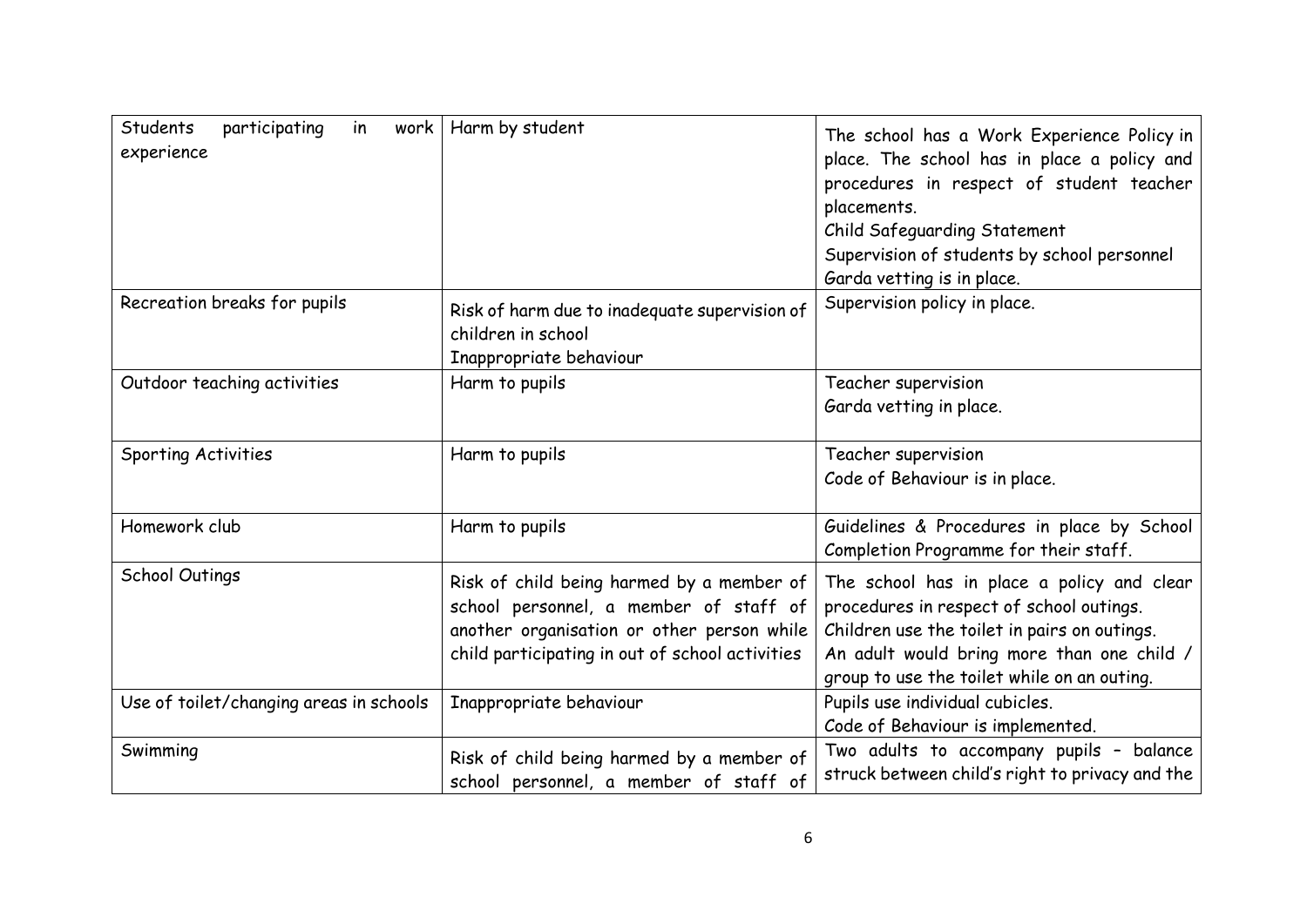|                                                                   | another organisation or other person while<br>child participating in out of school activities<br>e.g. school trip, swimming lessons | need for adequate supervision - group dressing<br>room used.<br>Children required to dress and undress<br>themselves except perhaps in the case of a<br>child with SEN.<br>Parents informed of start / finish time and<br>may change own child in a separate changing<br>area if they wish. |
|-------------------------------------------------------------------|-------------------------------------------------------------------------------------------------------------------------------------|---------------------------------------------------------------------------------------------------------------------------------------------------------------------------------------------------------------------------------------------------------------------------------------------|
| Annual Sports Day                                                 | Unknown adults<br>Inappropriate behaviour                                                                                           | The school has a Supervision Policy and a<br>Health & Safety Statement.                                                                                                                                                                                                                     |
| Fundraising events involving pupils                               | Risk of child being harmed by unknown adults                                                                                        | Garda vetting in place for parents on PA<br>School personnel to accompany pupils                                                                                                                                                                                                            |
| Use of off-site facilities for school<br>activities               | Risk of child being harmed by unknown adults                                                                                        | Class group accompanied by two members of<br>school personnel<br>Office notified of whereabouts of any<br>excursion / trip                                                                                                                                                                  |
| Transport arrangements including use<br>of buses for school trips | Risk of child being harmed by unknown adults                                                                                        | School Tours & Trips Policy in place.<br>Parents as Partners Policy in place.                                                                                                                                                                                                               |
| Use of multi-sensory room                                         | Harm by school personnel                                                                                                            | children<br>Whenever<br>possible<br>two<br>are<br>accompanied by the SNA. On occasion, it may<br>be necessary for the SNA to leave the door of<br>the multi-sensory room open & sit at the door,<br>while the child is in the room.                                                         |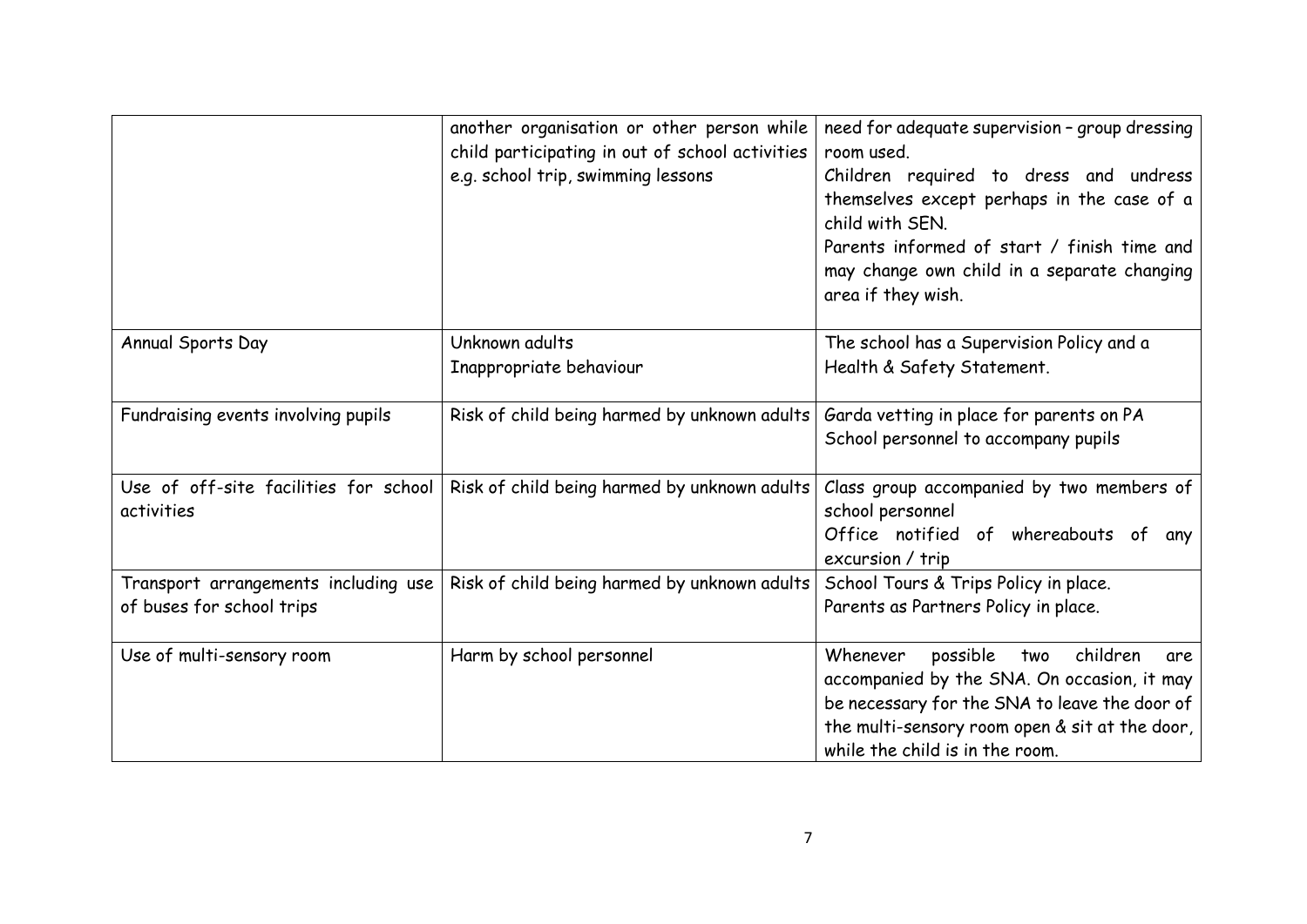| Administration of Medicine<br>Administration of First Aid                                                                                                          | Harm to pupils                            | The school has in place a policy and procedures<br>for the administration of medication to pupils.<br>Managing Chronic Health Policy<br>Administration of Short-term Medication<br>Policy<br>Health & Safety Policy<br>Guidelines on administering First Aid |
|--------------------------------------------------------------------------------------------------------------------------------------------------------------------|-------------------------------------------|--------------------------------------------------------------------------------------------------------------------------------------------------------------------------------------------------------------------------------------------------------------|
| Prevention and dealing with bullying<br>amongst pupils                                                                                                             | Harm to pupils<br>Inappropriate behaviour | The school has an Anti-Bullying Policy which<br>fully adheres to the requirements of the<br>Department's Anti-Bullying Procedures for<br>Primary and Post-Primary Schools.<br>Code of Behaviour                                                              |
| of<br>external<br>personnel<br>Use<br>to<br>supplement curriculum                                                                                                  | Harm to pupils from unknown adults        | The school adheres to the requirements of the<br>Garda vetting legislation and relevant DE<br>circulars in relation to recruitment and Garda<br>vetting.                                                                                                     |
|                                                                                                                                                                    |                                           | Teacher supervision at all times                                                                                                                                                                                                                             |
| of<br>pupils<br>Care<br>with<br>specific<br>vulnerabilities/ needs such as<br>from<br>ethnic<br>Pupils<br>minorities/migrants<br>Members<br>Traveller<br>of<br>the | Harm to pupils                            | The following polices are in place:<br><b>Anti-Bullying Policy</b><br>Code of Behaviour<br><b>SPHE Policy</b><br>Friends for Life Programme                                                                                                                  |
| community<br>Lesbian,<br>bisexual<br>gay,<br>or<br>transgender (LGBTQ+) children                                                                                   |                                           | (building<br>Botvins Lifeskills Programme<br>resilience)<br>Working Things Out Programme                                                                                                                                                                     |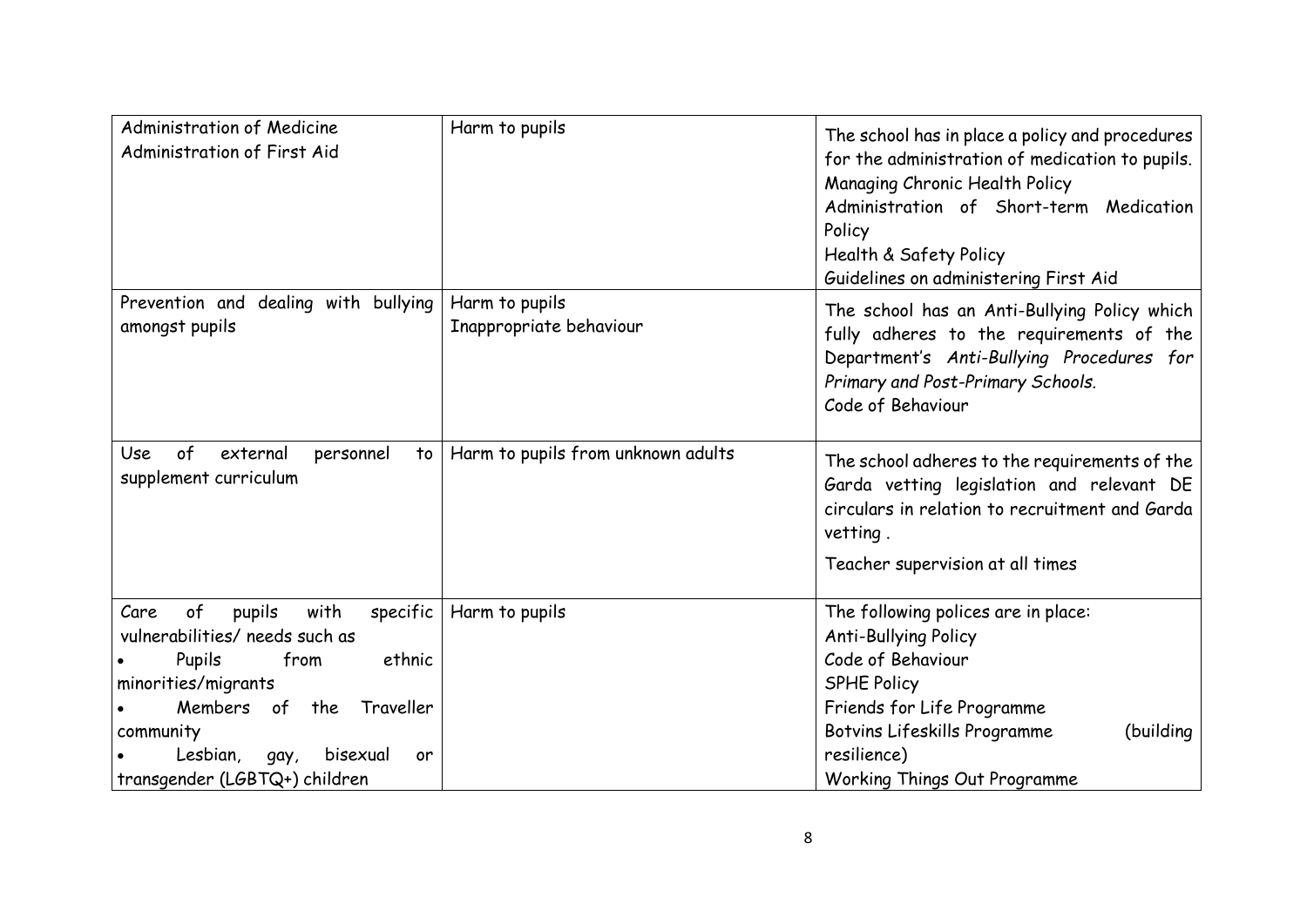| Pupils perceived to be LGBTQ+<br>Pupils of minority religious<br>faiths<br>Children in care<br>Children on CPNS                                                                                                                                                                                                                                                               |                                                                                                                                                                                                                                                                                             | post-holders'<br>Pastoral<br>of<br>aspect<br>care<br>responsibilities                                                                                                                                                                                                                                                                          |
|-------------------------------------------------------------------------------------------------------------------------------------------------------------------------------------------------------------------------------------------------------------------------------------------------------------------------------------------------------------------------------|---------------------------------------------------------------------------------------------------------------------------------------------------------------------------------------------------------------------------------------------------------------------------------------------|------------------------------------------------------------------------------------------------------------------------------------------------------------------------------------------------------------------------------------------------------------------------------------------------------------------------------------------------|
| Recruitment<br>of<br>school<br>personnel<br>including -<br>Teachers<br><b>SNAs</b><br>Caretaker/Secretary/Cleaners<br>$\bullet$<br>Sports coaches<br>External<br>Tutors/Guest<br>Speakers<br>Volunteers/Parents in school<br>activities<br>Visitors/contractors present in<br>school during school hours<br>Visitors/contractors<br>present<br>during after school activities | Harm not recognised or properly or promptly<br>reported                                                                                                                                                                                                                                     | Child<br>Safeguarding Statement<br><b>DES</b><br>් රැ<br>procedures made available to all staff<br>Staff to view Tusla training module & any<br>other online training offered by PDST<br>Vetting Procedures are adhered to.<br>Parents as Partners Policy in place.<br>Health & Safety Statement in place.<br>Work Experience Policy in place. |
| Use of Information and Communication<br>Technology by pupils in school / use<br>of social media                                                                                                                                                                                                                                                                               | Risk of harm due to inappropriate use of<br>teaching<br>online<br>remote<br>learning<br>and<br>communication platform such as an uninvited<br>person accessing the lesson link, students<br>being left unsupervised for long periods of<br>time in breakout rooms<br>Potential for bullying | The school has an Acceptable Use Policy in<br>place, to include provision for online teaching<br>and learning remotely, and has communicated<br>this policy to parents.<br>ICT policy / Digital Learning Plan<br><b>Anti-Bullying Policy</b><br>Code of Behaviour                                                                              |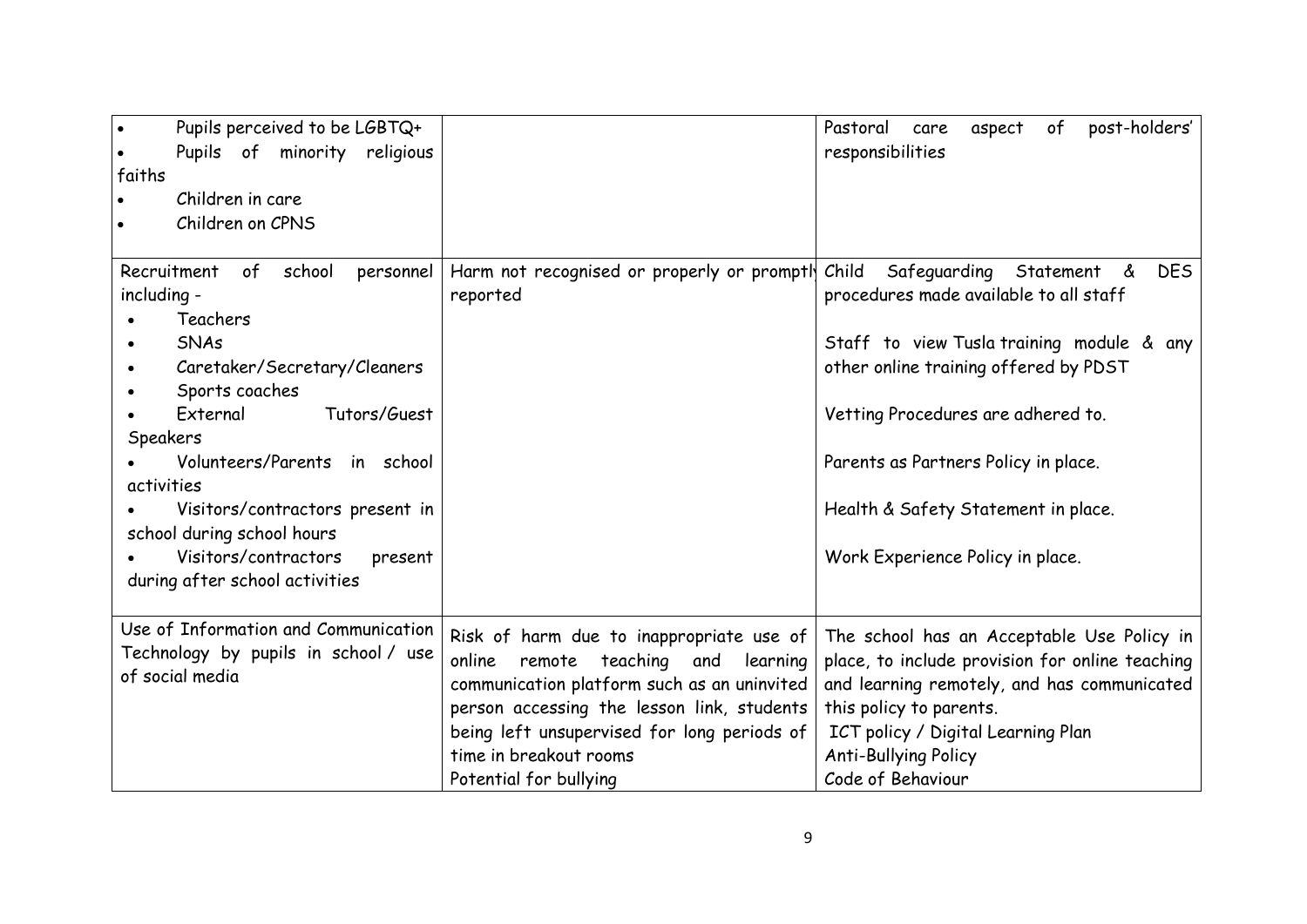|                                                                                                                                   | Potential for grooming of pupils                                                                                                                                                                                                        | Mobile Phone Policy<br>Information sessions for pupils / parents                                                                                                                             |
|-----------------------------------------------------------------------------------------------------------------------------------|-----------------------------------------------------------------------------------------------------------------------------------------------------------------------------------------------------------------------------------------|----------------------------------------------------------------------------------------------------------------------------------------------------------------------------------------------|
| Application of sanctions under the<br>school's Code of Behaviour including<br>detention of pupils, confiscation of<br>phones etc. | Harm to pupils<br>Inappropriate behaviour                                                                                                                                                                                               | The school has in place a Code of Behaviour for<br>pupils.<br>Policy on Pupils' Use of Mobile Phones                                                                                         |
| Student teachers undertaking training<br>placement in school                                                                      | Unknown adults<br>Harm to pupils                                                                                                                                                                                                        | The school has in place a policy and procedures<br>in respect of student teacher placements in<br>our Work Experience Policy.<br>Garda Vetting is adhered to.<br>College Guidelines in Place |
| Use of video/photography/other media<br>to record school events                                                                   | Risk of harm caused by member of school<br>personnel accessing/circulating inappropriate<br>material via social media, texting, digital<br>device or other manner<br>Inappropriate behaviour<br>Access to images of pupils by strangers | Code of Behaviour in place.<br>The school has a Health & Safety Statement.<br>Parental consent forms<br>Supervision of media published & printed                                             |

**Important Note:** It should be noted that risk in the context of this risk assessment is the risk of "harm" as defined in the Children First Act 2015 and not general health and safety risk. The definition of harm is set out in Chapter 4 of the *Child Protection Procedures for Primary and Post- Primary Schools 2017*